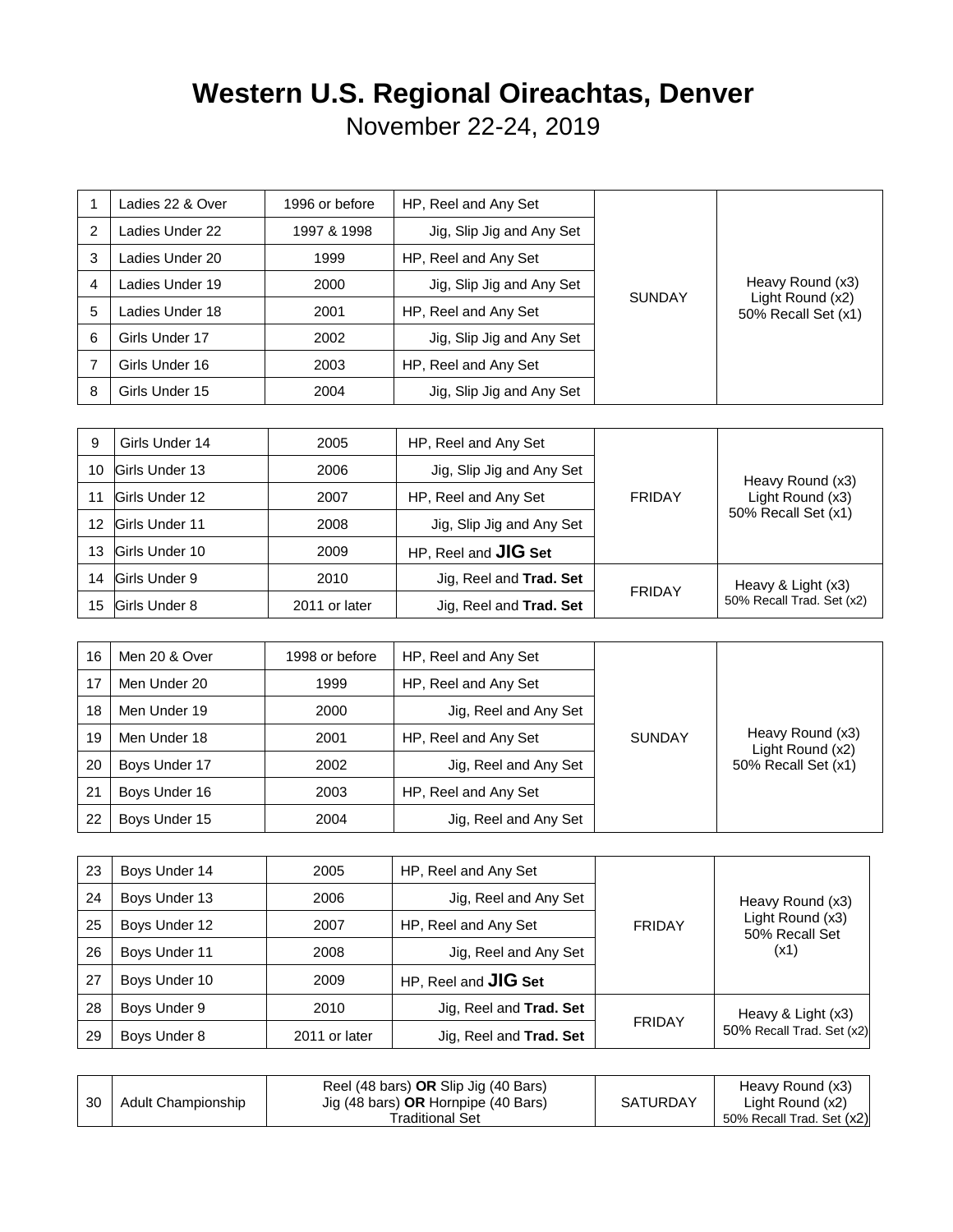| 31 | Traditional Set Under 6         | 2013            |                 |                                                   |
|----|---------------------------------|-----------------|-----------------|---------------------------------------------------|
| 32 | Traditional Set Under 7         | 2012            |                 | 3 at a time, Choice of                            |
| 33 | <b>Traditional Set Under 8</b>  | 2011            |                 | below:                                            |
| 34 | Traditional Set Under 9         | 2010            |                 | Jockey to the Fair 90                             |
| 35 | Traditional Set Under 10        | 2009            | <b>FRIDAY</b>   | St. Patrick's Day 94                              |
| 36 | Traditional Set Under 11        | 2008            |                 |                                                   |
| 37 | Traditional Set Under 12        | 2007            |                 | Three Sea Captains 96                             |
| 38 | <b>Traditional Set Under 13</b> | 2006            |                 | The Blackbird 144<br>Garden of Daisies 138        |
| 39 | Traditional Set Under 14        | 2005            |                 |                                                   |
| 40 | Traditional Set 14 & Over       | 2004 and before | <b>SUNDAY</b>   | Job of Journeywork 138<br>King of the Fairies 130 |
| 41 | Traditional Set Adult           | Adult U40       |                 |                                                   |
| 42 | <b>Traditional Set Adult</b>    | Adult 40 & Over | <b>SATURDAY</b> |                                                   |

|    |      | 4-HAND CHAMPIONSHIPS             |                            |                 |
|----|------|----------------------------------|----------------------------|-----------------|
| 43 | G4H  | Girls 4-Hand Reel Under 8        | 2011 and later             |                 |
| 44 | G4H  | Girls Humours of Bandon Under 10 | 2009/2010                  |                 |
| 45 | G4H  | Girls Humours of Bandon Under 12 | 2007/2008                  |                 |
| 46 | G4H  | Girls Humours of Bandon Under 15 | 2004/2005/2006             |                 |
| 47 | L4H  | Ladies Humours of Bandon 15&O    | 2003 and before            |                 |
| 48 | AL4H | Adult Ladies Humours of Bandon   | Average age of team U40    | <b>SATURDAY</b> |
| 49 | AL4H | Adult Ladies Humours of Bandon   | Average age of team 40 &O  | $8:00$ a.m.     |
|    |      |                                  |                            |                 |
| 50 | M4H  | Mixed 4-Hand Reel Under 8        | 2011 and later             |                 |
| 51 | M4H  | Mixed Humours of Bandon Und.10   | 2009/2010                  |                 |
| 52 | M4H  | Mixed Humours of Bandon Und. 12  | 2007/2008                  |                 |
| 53 | M4H  | Mixed Humours of Bandon Und. 15  | 2004/2005/2006             |                 |
| 54 | M4H  | Mixed Humours of Bandon 15 & O   | 2003 and before            |                 |
| 55 | AM4H | Adult Mixed Humours of Bandon    | Average age of team U40    |                 |
| 56 | AM4H | Adult Mixed Humours of Bandon    | Average age of team 40 & O |                 |

4-Hands will be danced 2 at a time. Dancers may only dance **ONE** 4-hand dance.

**Under 8** Girls and Mixed will dance 4-H Reel up to and including 1<sup>st</sup> figure by top couple.

**All other age groups** will dance **Humours of Bandon**, up to and including completion of 1st figure by top couple and 2<sup>nd</sup> body.

Top couples must be on the adjudicators left.

Mixed teams must have at least 1 boy dancing in the top position.

Please note that 50% do not have to be of the age.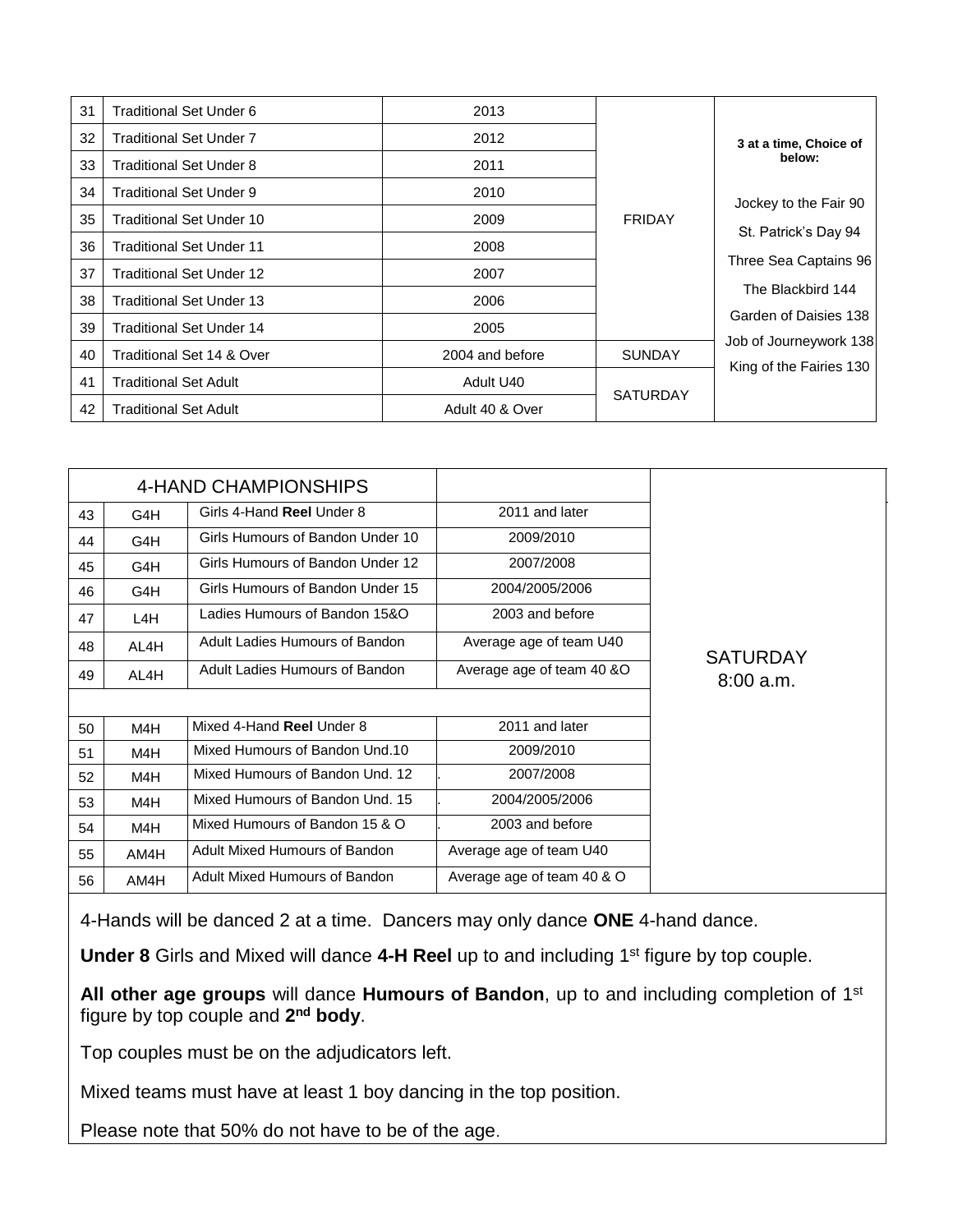|    |             | <b>CEILI CHAMPIONSHIPS</b>         |                             |                 |
|----|-------------|------------------------------------|-----------------------------|-----------------|
| 57 | GC          | Girls Ceili Under 8                | 2011 and later              |                 |
| 58 | GC          | Girls Ceili Under 10               | 2009 and later              |                 |
| 59 | GC          | Girls Ceili Under 12               | 2007/2008                   |                 |
| 60 | GC          | Girls Ceili Under 15               | 2004/2005/2006              |                 |
| 61 | GC          | Girls Ceili Under 18               | 2001,2002 and 2003          |                 |
| 62 | LC          | Ladies Ceili 18 & Over             | 2000 & before               |                 |
| 63 | <b>JALC</b> | Junior Adult Ladies Ceili          | Average age of team Und. 40 |                 |
| 64 | <b>ALC</b>  | Adult Ladies Ceili                 | Average age of team 40 & O  |                 |
|    |             |                                    |                             |                 |
| 65 | <b>MC</b>   | Mixed Ceili Under 8                | 2011 and later              |                 |
| 66 | <b>MC</b>   | Mixed Ceili Under 10               | 2009 and later              |                 |
| 67 | <b>MC</b>   | Mixed Ceili Under 12               | 2007/2008                   | <b>SATURDAY</b> |
| 68 | <b>MC</b>   | Mixed Ceili Under 15               | 2004/2005/2006              |                 |
| 69 | <b>MC</b>   | Mixed Ceili 15 & Over              | 2003 and before             |                 |
| 70 | <b>JAMC</b> | Junior Adult Mixed Ceili           | Average age of team Und. 40 |                 |
| 71 | <b>AMC</b>  | <b>Adult Mixed Ceili</b>           | Average age of team 40 & O  |                 |
|    |             |                                    |                             |                 |
| 72 | <b>GFC</b>  | Girls Figure Choreography Under 12 | 2007 and later              |                 |
| 73 | <b>GFC</b>  | Girls Figure Choreography Under 15 | 2004/2005/2006              |                 |
| 74 | <b>LFC</b>  | Ladies Figure Choreography 15 & O  | 2003 and before             |                 |
|    |             |                                    |                             |                 |
| 75 | <b>MFC</b>  | Mixed Figure Choreography Und. 12  | 2007 and later              |                 |
| 76 | <b>MFC</b>  | Mixed Figure Choreography 12 & O   | 2006 and before             |                 |
|    |             |                                    |                             |                 |
| 77 | <b>DD</b>   | Dance Drama                        | Any Age                     |                 |

## **Ceili, Figure Choreography and Dance Drama Competitions**

- 1. Dancer may **NOT** dance twice in the same competition.
- 2. 50% of team must be of the correct age, unless by prior authorization by WUSR Board.
- 3. 25% may repeat from age below to complete a team.
- 4. Girls may compete in both girls and mixed teams in the same age group.
- 5. Mixed celli teams must have at least 2 boys. Boys must be in top positions.
- 6. The U8 ceilis are special competitions and are not world-qualifying competitions.
- 7. Top couples will have backs to adjudicators.
- 8. Requirement: Lead, body, completion of the **1 st figure** by the top couple(s) except in the following:

**Sweets of May** – Beginning up to and including the See Saw.

**Three Tunes** – Beginning up to and including the Hook & Chain

**Gates of Derry** – Beginning up to and including the swing around of the 1<sup>st</sup> repeat.

**Lannigan's Ball** – Complete dance